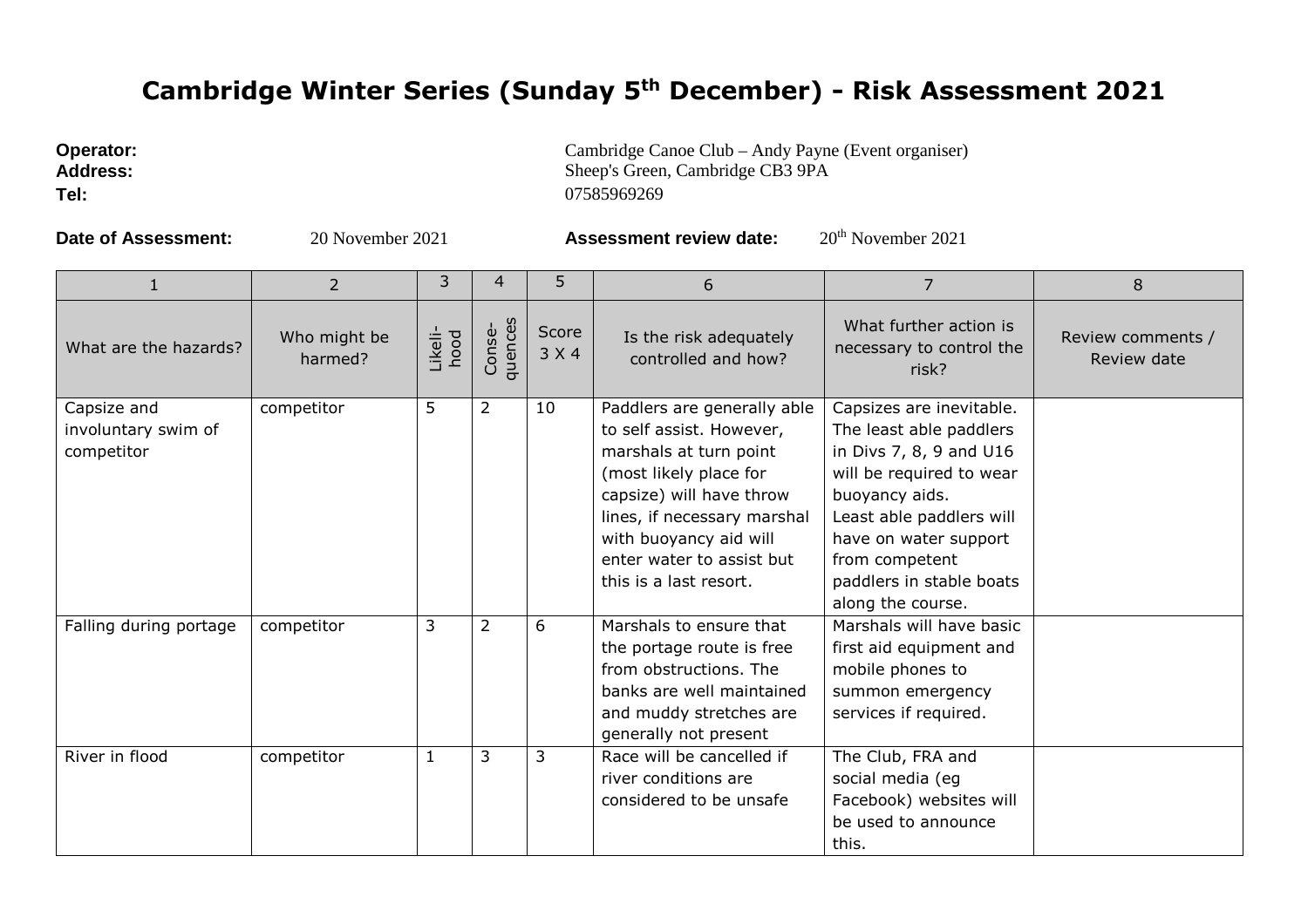| Bystander is hit by     | bystander           | $\overline{2}$ | 3              | 6              | Marshals will be present at   | Marshals will have basic   |                         |
|-------------------------|---------------------|----------------|----------------|----------------|-------------------------------|----------------------------|-------------------------|
| portaging competitor    |                     |                |                |                | portages to control           | first aid equipment and    |                         |
|                         |                     |                |                |                | bystanders                    | mobile phones to           |                         |
|                         |                     |                |                |                |                               | summon emergency           |                         |
|                         |                     |                |                |                |                               | services if required.      |                         |
| Eating food with dirty  | Competitor /        | $\mathbf{1}$   | 3              | 3              | Alcohol based hand cleaner    |                            |                         |
| hands                   | visitors or helpers |                |                |                | will be available at point of |                            |                         |
|                         |                     |                |                |                | sale of food                  |                            |                         |
|                         |                     |                |                |                |                               |                            |                         |
| Food poisoning 1        | competitor          | $\mathbf{1}$   | 3              | 3              | Paddler food will be          |                            |                         |
|                         |                     |                |                |                | prepared in hygienic          |                            |                         |
|                         |                     |                |                |                | conditions on the morning     |                            |                         |
|                         |                     |                |                |                | of the race and               |                            |                         |
|                         |                     |                |                |                | hygienically packaged         |                            |                         |
| Food poisoning 2        | competitor/ visitor | $\mathbf{1}$   | 3              | 3              | Food for sale will be either  |                            |                         |
|                         | / helper            |                |                |                | pre-packaged or cooked        |                            |                         |
|                         |                     |                |                |                | from fresh ingredients by     |                            |                         |
|                         |                     |                |                |                | responsible persons. Hand     |                            |                         |
|                         |                     |                |                |                | washing facilities will be    |                            |                         |
|                         |                     |                |                |                | locally available.            |                            |                         |
| Collision of competitor | competitors         | 3              | $\overline{2}$ | 6              | It is the nature of the race  | The punt operators         | This will be covered in |
| with punt               |                     |                |                |                | on this stretch of river that | have been warned of        | the race briefing       |
|                         |                     |                |                |                | there will be some conflict   | the race but they are      |                         |
|                         |                     |                |                |                | with punts.                   | unlikely to restrict their |                         |
|                         |                     |                |                |                |                               | operations.                |                         |
| Collision with rowing   | competitors         | $\overline{2}$ | $\overline{2}$ | $\overline{4}$ | The boat clubs have been      | The rowing clubs have      | This will be covered in |
| boats or motorised      |                     |                |                |                | made aware of the race        | in the past complied       | the race briefing       |
| traffic on the lower    |                     |                |                |                | and requested to restrict     | with our request but       |                         |
| river                   |                     |                |                |                | their rowing activities       | there could be some        |                         |
|                         |                     |                |                |                | during the race.              | motorised traffic,         |                         |
|                         |                     |                |                |                |                               | generally slow moving.     |                         |
|                         |                     |                |                |                |                               | Competitors should         |                         |
|                         |                     |                |                |                |                               | follow rules of the road   |                         |
|                         |                     |                |                |                |                               | for passage on rivers.     |                         |
|                         |                     |                |                |                |                               | i.e. keep right.           |                         |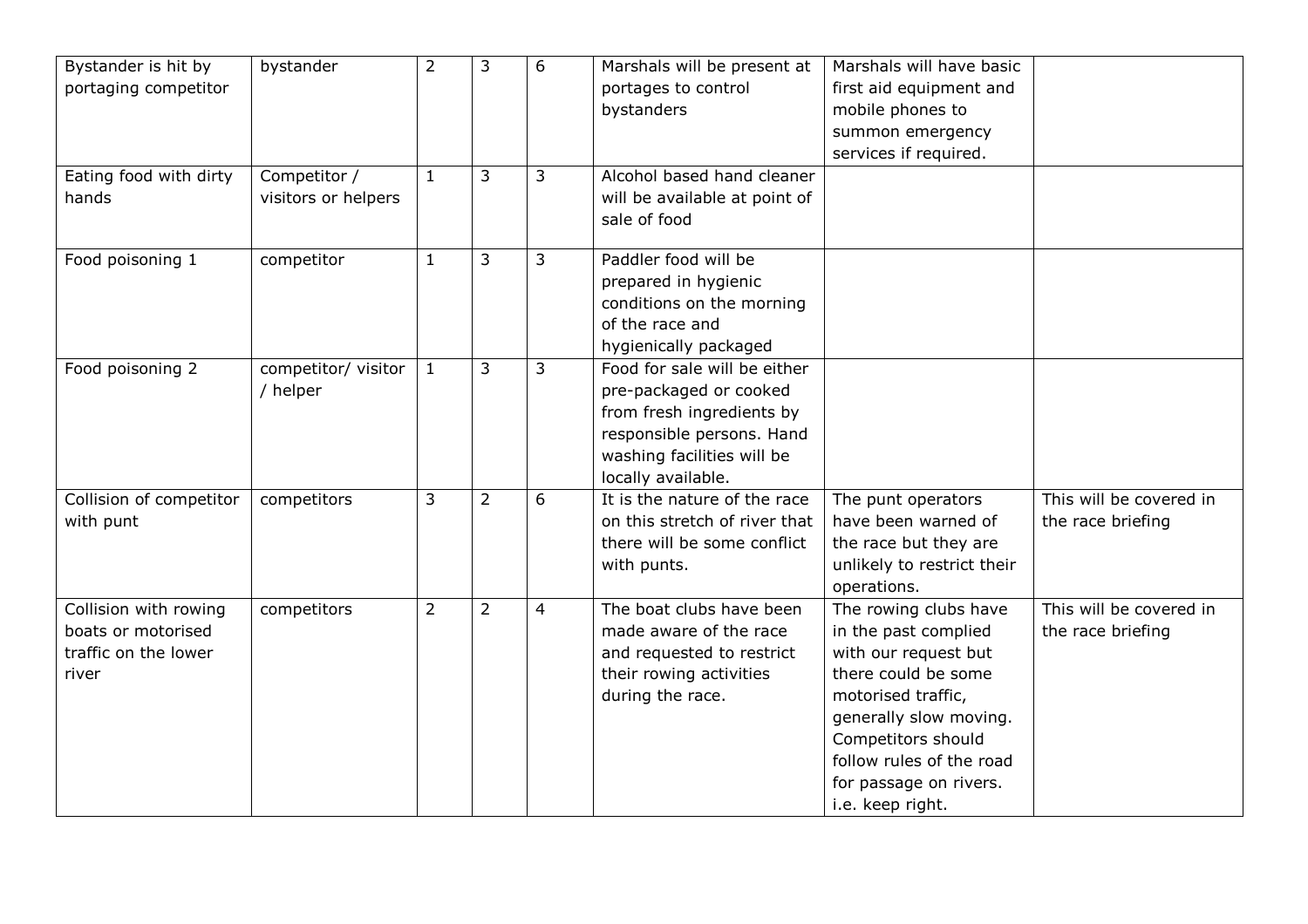| Conflict with<br>competitor                                         | $\mathbf{1}$   | $\mathbf{1}$   | $\mathbf{1}$ | In general the fisherman                                                                                                                                                   |                                                                                                 |                        |
|---------------------------------------------------------------------|----------------|----------------|--------------|----------------------------------------------------------------------------------------------------------------------------------------------------------------------------|-------------------------------------------------------------------------------------------------|------------------------|
| fisherman                                                           |                |                |              | are friendly and will draw                                                                                                                                                 |                                                                                                 |                        |
|                                                                     |                |                |              | lines to allow canoeists to                                                                                                                                                |                                                                                                 |                        |
|                                                                     |                |                |              | pass                                                                                                                                                                       |                                                                                                 |                        |
| Competitor<br>Cuts and injuries on<br>feet from rubbish /<br>stones | $\mathbf{1}$   | $\overline{2}$ | 3            | It is strongly advised that<br>paddlers wear footwear in<br>this race however it does                                                                                      | First Aid kits available                                                                        |                        |
|                                                                     |                |                |              | remain at the discretion of<br>the paddler                                                                                                                                 |                                                                                                 |                        |
| Locks and Weirs -<br>Competitor                                     | $\overline{2}$ | 3              | 6            | Marshalls will be                                                                                                                                                          | Marshalls will be                                                                               | Will be covered in the |
| possible pull into weir                                             |                |                |              | monitoring the portage                                                                                                                                                     | present with throw                                                                              | race briefing          |
| at Silver Street                                                    |                |                |              | and will assist less able                                                                                                                                                  | ropes                                                                                           |                        |
|                                                                     |                |                |              | paddlers as the rules state.                                                                                                                                               |                                                                                                 |                        |
|                                                                     |                |                |              | They will also ensure that                                                                                                                                                 |                                                                                                 |                        |
|                                                                     |                |                |              | boats disembark adequate                                                                                                                                                   |                                                                                                 |                        |
|                                                                     |                |                |              | distance from the top of                                                                                                                                                   |                                                                                                 |                        |
|                                                                     |                |                |              | the weir                                                                                                                                                                   |                                                                                                 |                        |
| Competitor<br>Hypothermia,                                          | 3              | $\overline{2}$ | 6            | Competitors will be briefed                                                                                                                                                | Marshalls will check to                                                                         | To be covered at       |
| immersion                                                           |                |                |              | to wear adequate clothing                                                                                                                                                  | ensure safety of                                                                                | briefing               |
| hypothermia or                                                      |                |                |              | for the conditions of the                                                                                                                                                  | competitors, ensure                                                                             |                        |
| hyperthermia /                                                      |                |                |              | day. Competitors to                                                                                                                                                        | they are kept warm                                                                              |                        |
| sunburn                                                             |                |                |              | monitor themselves and                                                                                                                                                     | with additional clothing                                                                        |                        |
|                                                                     |                |                |              | others                                                                                                                                                                     | / foil wraps.                                                                                   |                        |
| Covid 19<br>All                                                     | $\overline{2}$ | 3              | 6            | All those attending will be                                                                                                                                                | Results will be posted                                                                          | To be covered at       |
|                                                                     |                |                |              | recommended to take a<br>rapid lateral flow test<br>within the 4 days prior to<br>the event<br>Competitors and<br>spectators will only enter<br>the building to access the | on social media as well<br>as on multiple copies<br>around the venue to<br>discourage crowding. | briefing               |
|                                                                     |                |                |              | toilets and changing room.                                                                                                                                                 |                                                                                                 |                        |
|                                                                     |                |                |              | All queuing will be                                                                                                                                                        |                                                                                                 |                        |
|                                                                     |                |                |              | outdoors and crowding                                                                                                                                                      |                                                                                                 |                        |
|                                                                     |                |                |              | discouraged.                                                                                                                                                               |                                                                                                 |                        |
|                                                                     |                |                |              | Advance booking will be<br>strongly encouraged to                                                                                                                          |                                                                                                 |                        |
|                                                                     |                |                |              | avoid queuing on the day                                                                                                                                                   |                                                                                                 |                        |